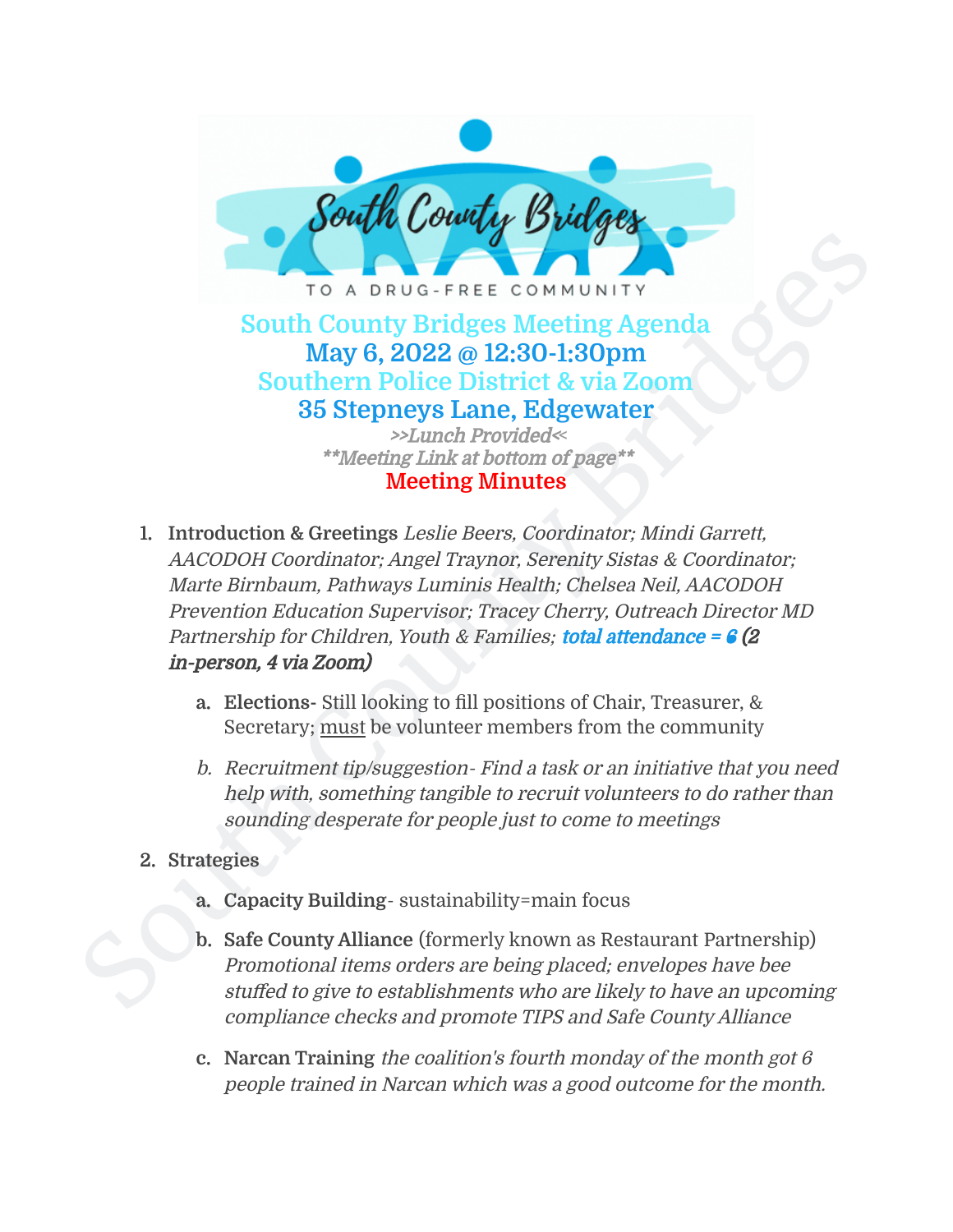- **3. Southern Police District PCRC Update** Brookman, Daywalt, & Guy all had prior engagements are were unable to attend this month's meeting; but we know the collaboration with the Annapolis Mall Management is something they are all excited about in terms of community outreach .
- **4. Recent Events**
	- **a. Sound of Silence Community Event 4/7** @ Joy Reigns Church successful, but attendance was disappointing, we blame that on the terrible rain downpour/storm we had all that day and evening.
- 4. Recent Events<br>
a Sound of Silence Community Event 4/7  $\alpha$ , Joy Reigns Church<br>
successful, but attendance was disappointing, we blame that on the<br>
terrible rain downpour/storm we had all that day and evening<br>
b. TIFS T **b. TIPS Training @ Elks, Deale 4/20**- very successful & has led to another scheduled training coming up. 26 people trained and passed from 9 different establishments; Elks agreed to host another training sometime in next month (Wednesday May 18th 5:30pm) to help continue the momentum people have to do it.
	- **5. Upcoming Events**
		- **a. Pizza with the Police 5/10** Annapolis Mall Management & PACT; California Pizza Kitchen 5pm**-**
		- b. Southern Police District Craft Show June 26th 10am-2pm Date was recently changed due to <sup>a</sup> conflict with the Elks craft fair
	- **6. Prevention Blog Posts-**Mindi Garett, [hdgarr01@aacounty.org](mailto:hdgarr01@aacounty.org) recently posted the 100th blog post, next 2 weeks are covered by Darin Ford and Linda Buchannan, then it's open to write about anything you want!
	- **7. Additional Notes & Closing**
		- a. End of fiscal year coming up; lots of spend-down opportunities and not just for this coalition, but other coalitions and organizations that get grant coverage opportunities.
		- b. Videoi Game Project should still be getting announced and SHOULD be promoted.

**Next Meeting June 3, 2022 In-Person & via Zoom See you next time!!**